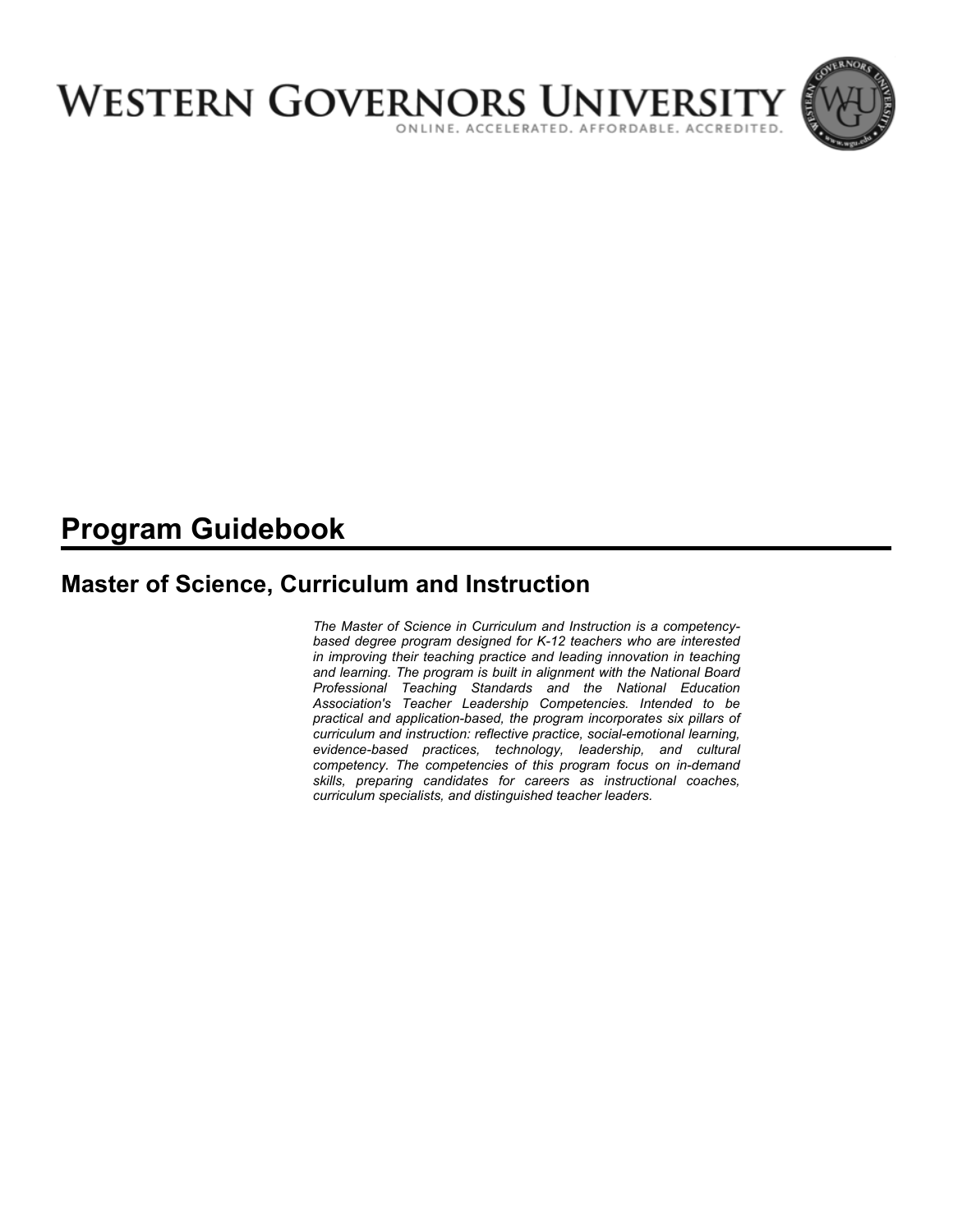# **Understanding the Competency-Based Approach**

Practically speaking, how do competency-based programs like those offered at Western Governors University (WGU) work? Unlike traditional universities, WGU does not award degrees based on completion of a certain number of credit hours or a certain set of required courses. Instead, you will earn your degree by demonstrating your skills, knowledge, and understanding of important concepts.

Progress through a degree program is governed not by the amount of time you spend in class but by your ability to demonstrate mastery of competencies as you complete required courses. Of course, you will need to engage in learning experiences as you review competencies or develop knowledge and skills in areas in which you may be weak. To help you acquire the knowledge and skills you need to complete your courses and program, WGU provides a rich array of learning resources. Your program mentor will work closely with you to help you understand the competencies required for your program and to help you create a schedule for completing your courses. You will also work closely with course instructors as you engage in each of your courses. As subject matter experts, course instructors will guide you through the content you must master to pass the course assessments.

The benefit of this competency-based system is that it enables students who are knowledgeable about a particular subject to make accelerated progress toward completing a degree, even if they lack college experience. You may have gained skills and knowledge of a subject while on the job, accumulated wisdom through years of life experience, or already taken a course on a particular subject. WGU will award your degree based on the skills and knowledge that you possess and can demonstrate—not the number of credits hours on your transcript.

### **Accreditation**

Western Governors University is the only university in the history of American higher education to have earned accreditation from four regional accrediting commissions. WGU's accreditation was awarded by (1) the Northwest Commission on Colleges and Universities, (2) the Higher Learning Commission of the North Central Association of Colleges and Schools, (3) the Accrediting Commission for Community and Junior Colleges of the Western Association of Schools and Colleges, and (4) the Accrediting Commission for Senior Colleges and Universities of the Western Association of Schools and Colleges. The university's accreditation status is now managed by the Northwest Commission on Colleges and Universities (NWCCU), which reaffirmed WGU's accreditation in February 2020. The WGU Teachers College is accredited at the initial-licensure level by the Council for the Accreditation of Educator Preparation (CAEP) and by the Association of Advancing Quality in Educator Preparation (AAQEP) . The nursing programs are accredited by the Commission on Collegiate Nursing Education (CCNE). The Health Information Management program is accredited by the Commission on Accreditation for Health Informatics and Information Management Education (CAHIIM). The College of Business programs are accredited by the Accreditation Council for Business Schools and Programs (ACBSP).

### **The Degree Plan**

The focus of your program is your personalized Degree Plan. The Degree Plan is a detailed blueprint of the courses you will need to complete in order to earn your degree. The Degree Plan also lays out the accompanying learning resources and assessments that compose your program. The list of courses in the Degree Plan is often referred to as the standard path. The amount of time it takes to complete your program depends on both the amount of new information you need to learn and the amount of time you plan to devote each week to study.

Students vary widely in the specific skills and information they need to learn. For example, some students may be highly knowledgeable in a particular subject matter and would not need to engage in new learning opportunities. Other students may find that portions of the program require them to learn new information and that they need to take an online class or participate in a study module to acquire the knowledge and skills needed to fulfill program competencies in that area. Some individuals may be able to devote as little as 15–20 hours per week to the program, while others may need to devote more time. For this reason,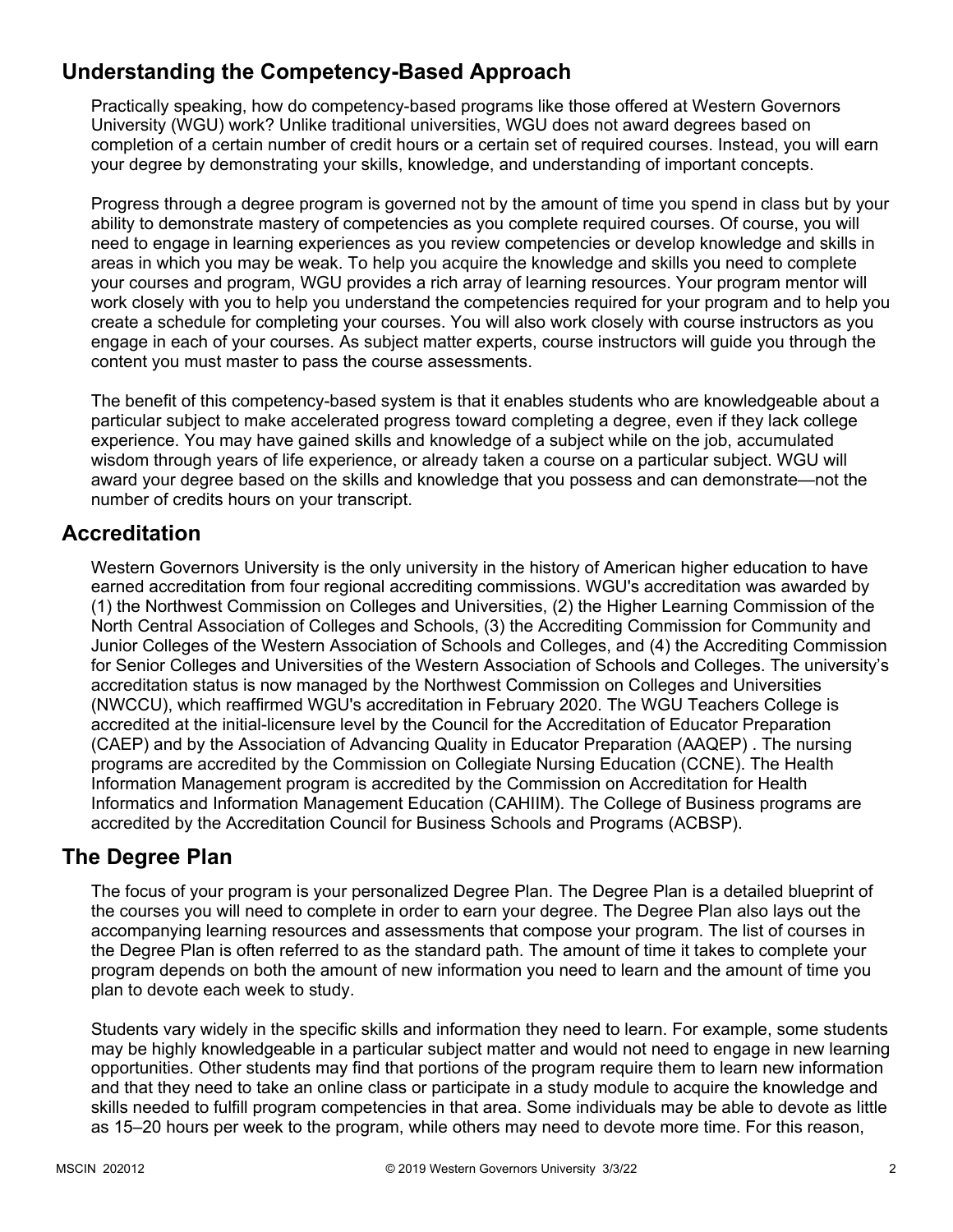pre-assessments are there to help your program mentor form a profile of your prior knowledge and create a personalized Degree Plan.

### **How You Will Interact with Faculty**

At WGU, faculty serve in specialized roles, and they will work with you individually to provide the guidance, instruction, and support you will need to succeed and graduate. As a student, it is important for you to take advantage of this support. It is key to your progress and ultimate success.

Upon your enrollment, you will be assigned a program mentor—an expert in your field of study who will provide you with regular program-level guidance and support from the day you start until the day you graduate. Your program mentor will set up regular telephone appointments (weekly at first) with you, which you will be expected to keep. The mentor will review program competencies with you and work with you to develop a plan and schedule for your coursework. Your program mentor will serve as your main point of contact throughout your program—helping you set weekly study goals, recommending specific learning materials, telling you what to expect in courses, and keeping you motivated. In addition to regular calls, your program mentor is available to help you resolve questions and concerns as they arise.

For many of the courses at WGU, you will be required to complete performance assessments. These include reports, papers, presentations, and projects that let you demonstrate your mastery of the required competencies. A separate group of faculty members, called evaluators, will review your work to determine whether it meets requirements. Evaluators are also subject matter experts in their field of evaluation. If your assessment needs further work before it "passes," these evaluators, who review your work anonymously, will provide you with instructional feedback to help you meet evaluation standards and allow you to advance.

### **Connecting with Other Mentors and Fellow Students**

As you proceed through your Degree Plan, you will have direct contact with multiple faculty members. These communications can take a variety of forms, including participation in one-on-one discussions, chats in the learning communities, and live cohort and webinar opportunities. As a WGU student, you will have access to your own personal MyWGU Student Portal, which will provide a gateway to your courses of study, learning resources, and learning communities where you will interact with faculty and other students.

The learning resources in each course are specifically designed to support you as you develop competencies in preparation for your assessments. These learning resources may include reading materials, videos, tutorials, cohort opportunities, community discussions, and live discussions that are guided by course instructors who are experts in their field. You will access your program community during your orientation course to network with peers who are enrolled in your program and to receive continued support through professional enrichment and program-specific chats, blogs, and discussions. WGU also provides Student Services associates to help you and your program mentor solve any special problems that may arise.

### **Orientation**

The WGU orientation course focuses on acquainting you with WGU's competency-based model, distance education, technology, and other resources and tools available for students. You will also utilize WGU program and course communities, participate in activities, and get to know other students at WGU. The orientation course must be completed before you can start your first term at WGU.

# **Transferability of Prior College Coursework**

Because WGU is a competency-based institution, it does not award degrees based on credits but rather on demonstration of competency. WGU undergraduate programs may accept transfer credits or apply a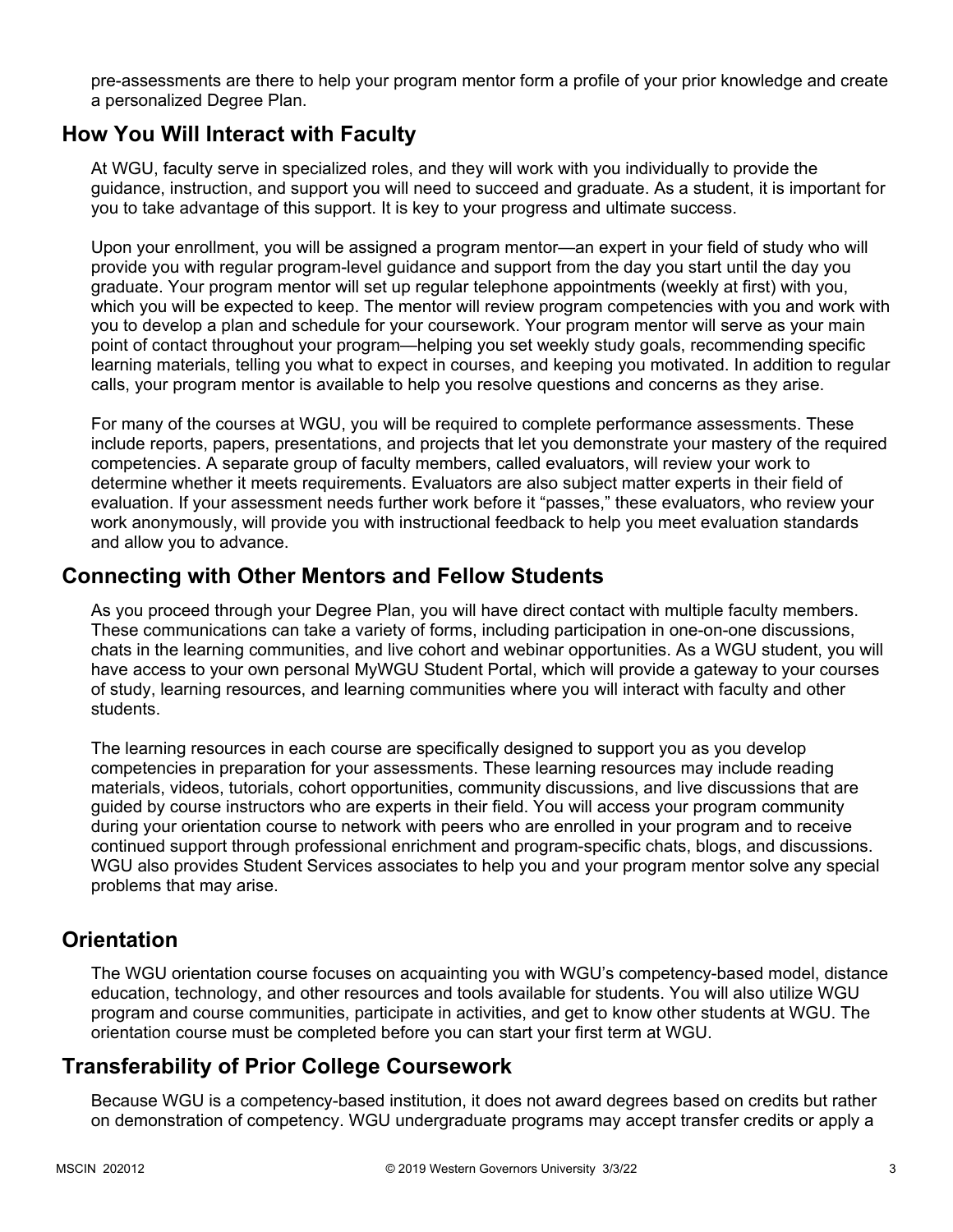'Requirement Satisfied' (RS) in some cases. Refer to your specific program transfer guidelines to determine what can be satisfied by previously earned college credits. In most cases, WGU does not accept college transfer credits at the graduate (master's) level. Students entering graduate programs must have their undergraduate degree transcripts verified before being admitted to WGU. In addition to a program's standard course path, there may be additional state-specific requirements.

#### [Click here for the Student Handbook](http://cm.wgu.edu/)

WGU does not waive any requirements based on a student's professional experience and does not perform a "résumé review" or "portfolio review" that will automatically waive any degree requirements. Degree requirements and transferability rules are subject to change in order to keep the degree content relevant and current.

Remember, WGU's competency-based approach lets you take advantage of your knowledge and skills, regardless of how you obtained them. Even when you do not directly receive credit, the knowledge you possess may help you accelerate the time it takes to complete your degree program.

#### **Continuous Enrollment, On Time Progress, and Satisfactory Academic Progress**

WGU is a "continuous enrollment" institution, which means you will be automatically enrolled in each of your new terms while you are at WGU. Each term is six months long. Longer terms and continuous enrollment allow you to focus on your studies without the hassle of unnatural breaks between terms that you would experience at a more traditional university. At the end of every six-month term, you and your program mentor will review the progress you have made and revise your Degree Plan for your next sixmonth term.

WGU requires that students make measurable progress toward the completion of their degree programs every term. We call this "On-Time Progress," denoting that you are on track and making progress toward on-time graduation. As full-time students, graduate students must enroll in at least 8 competency units each term, and undergraduate students must enroll in at least 12 competency units each term. Completing at least these minimum enrollments is essential to On-Time Progress and serves as a baseline from which you may accelerate your program. We measure your progress based on the courses you are able to pass, not on your accumulation of credit hours or course grades. Every time you pass a course, you are demonstrating that you have mastered skills and knowledge in your degree program. For comparison to traditional grading systems, passing a course means you have demonstrated competency equivalent to a "B" grade or better.

WGU assigns competency units to each course in order to track your progress through the program. A competency unit is equivalent to one semester credit of learning. Some courses may be assigned 3 competency units while others may be as large as 12 competency units.

Satisfactory Academic Progress (SAP) is particularly important to students on financial aid because you must achieve SAP in order to maintain eligibility for financial aid. We will measure your SAP quantitatively by reviewing the number of competency units you have completed each term. In order to remain in good academic standing, you must complete at least 66.67% of the units you attempt over the length of your program—including any courses you add to your term to accelerate your progress. Additionally, during your first term at WGU you must pass at least 3 competency units in order to remain eligible for financial aid. We know that SAP is complex, so please contact a financial aid counselor should you have additional questions. \*Please note: The Endorsement Preparation Program in Educational Leadership is not eligible for federal financial aid.

#### **Courses**

Your Degree Plan includes courses needed to complete your program. To obtain your degree, you will be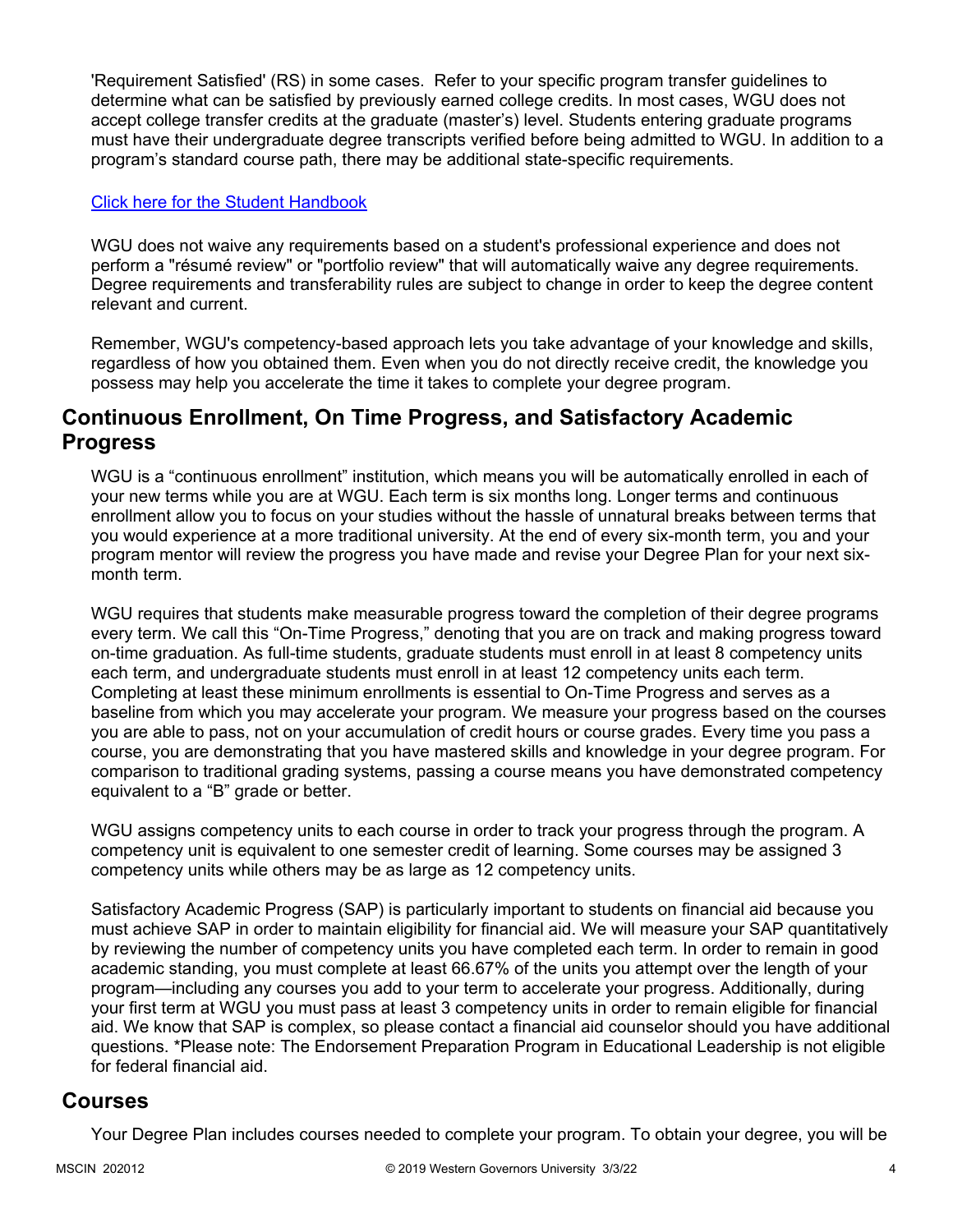required to demonstrate your skills and knowledge by completing the assessment(s) for each course. In general there are two types of assessments: performance assessments and objective assessments. Performance assessments contain, in most cases, multiple scored tasks such as projects, essays, and research papers. Objective assessments include multiple-choice items, multiple-selection items, matching, short answer, drag-and-drop, and point-and-click item types, as well as case study and videobased items. Certifications verified through third parties may also be included in your program. More detailed information about each assessment is provided in each course of study.

# **External Content & Basic Skills Exams**

Western Governors University requires that candidates pass the state-mandated content exam that aligns with their WGU program in addition to a basic skills exam (initial licensure programs only). Specific information regarding required content and basic skills exams required for each program and state can be found in the WGU Student Handbook. In many cases, it is the candidates' responsibility to register and pay for the required exams and submit their official passing score reports to WGU.

### **State Licensure Requirements**

This program does not lead to state licensure.

### **Learning Resources**

WGU works with many different educational partners, including enterprises, publishers, training companies, and higher educational institutions, to provide high-quality and effective learning resources that match the competencies you are developing. These vary in type, and may be combined to create the best learning experience for your course. A learning resource can be an e-textbook, online module, study guide, simulation, virtual lab, tutorial, or a combination of these. The cost of most learning resources are included in your tuition and Learning Resource Fee. They can be accessed or enrolled for through your courses. Some degree-specific resources are not covered by your tuition, and you will need to cover those costs separately. WGU also provides a robust library to help you obtain additional learning resources, as needed.

Mobile Compatibility:

The following article provides additional details about the current state of mobile compatibility for learning resources at WGU. It includes a list that can be referenced to determine the mobile friendliness of all core course materials used in a program.

[Student Handbook article: Can I use my mobile device for learning resources?](https://cm.wgu.edu/t5/Frequently-Asked-Questions/Can-I-use-my-mobile-device-for-learning-resources/ta-p/396)

### **Standard Path**

As previously mentioned, competency units (CUs) have been assigned to each course in order to measure your academic progress. If you are an undergraduate student, you will be expected to enroll in a minimum of 12 competency units each term. Graduate students are expected to enroll in a minimum of 8 competency units each term. A standard plan for a student for this program who entered WGU without any transfer units would look similar to the one on the following page. Your personal progress can be faster, but your pace will be determined by the extent of your transfer units, your time commitment, and your determination to proceed at a faster rate.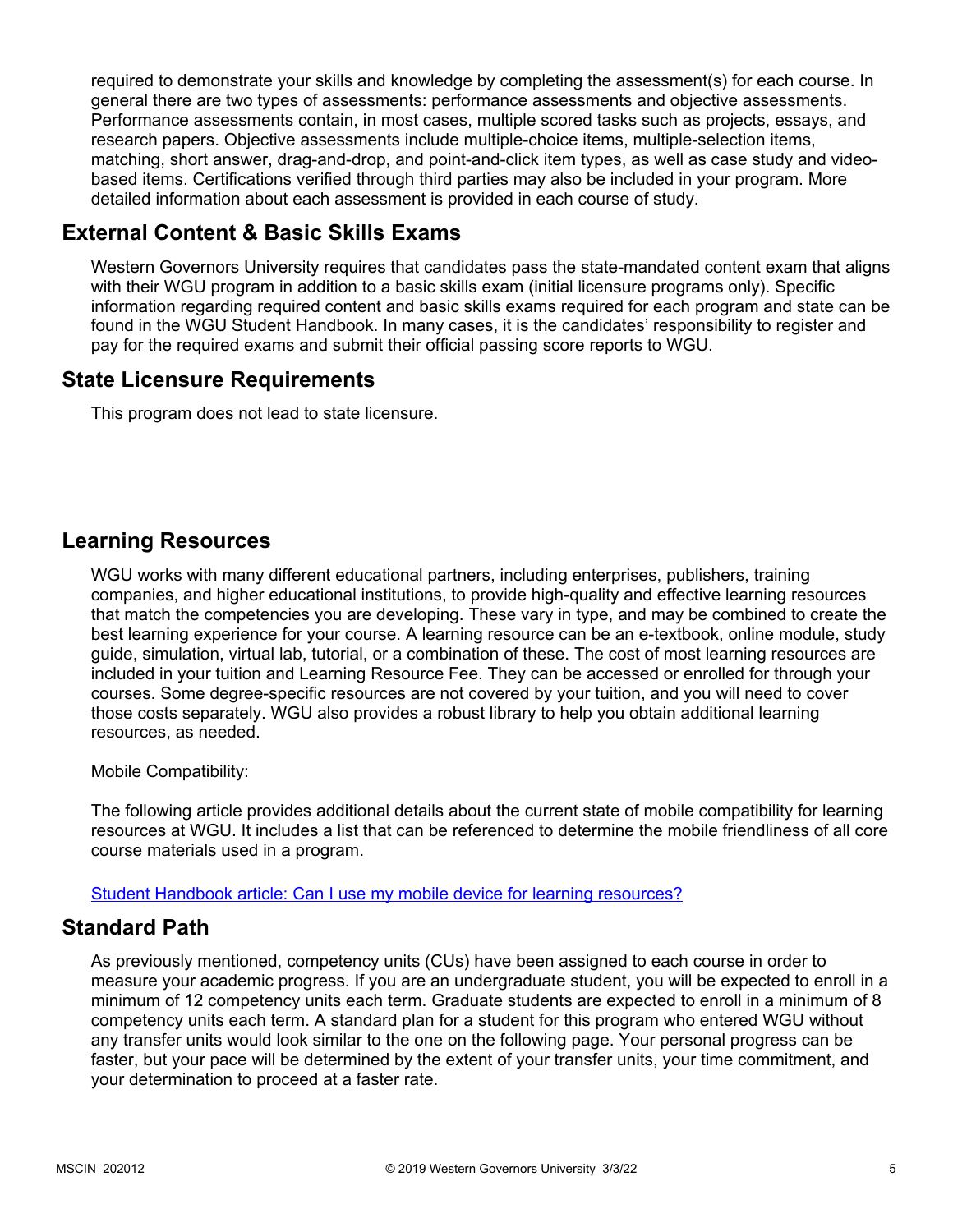# **Standard Path** *for* **Master of Science, Curriculum and Instruction**

| <b>Course Description</b>               | <b>CU<sub>s</sub></b> | <b>Term</b>    |
|-----------------------------------------|-----------------------|----------------|
| The Reflective Practitioner             | 3                     |                |
| Designing Curriculum and Instruction I  | 3                     |                |
| Data-Informed Practices                 | 3                     |                |
| Differentiated Instruction              | 3                     | $\mathfrak{D}$ |
| <b>Standards-Based Assessment</b>       | 3                     | $\mathcal{P}$  |
| Designing Curriculum and Instruction II | 3                     | $\mathfrak{D}$ |
| Learning as a Science                   | 3                     | 3              |
| The Collaborative Leader                | 3                     | 3              |
| <b>Educational Research</b>             | 3                     | 3              |
| <b>MSCIN Capstone</b>                   | 5                     |                |

# **Changes to Curriculum**

WGU publishes an Institutional Catalog, which describes the academic requirements of each degree program. Although students are required to complete the program version current at the time of their enrollment, WGU may modify requirements and course offerings within that version of the program to maintain the currency and relevance of WGU's competencies and programs. When program requirements are updated, students readmitting after withdrawal from the university will be expected to re-enter into the most current catalog version of the program.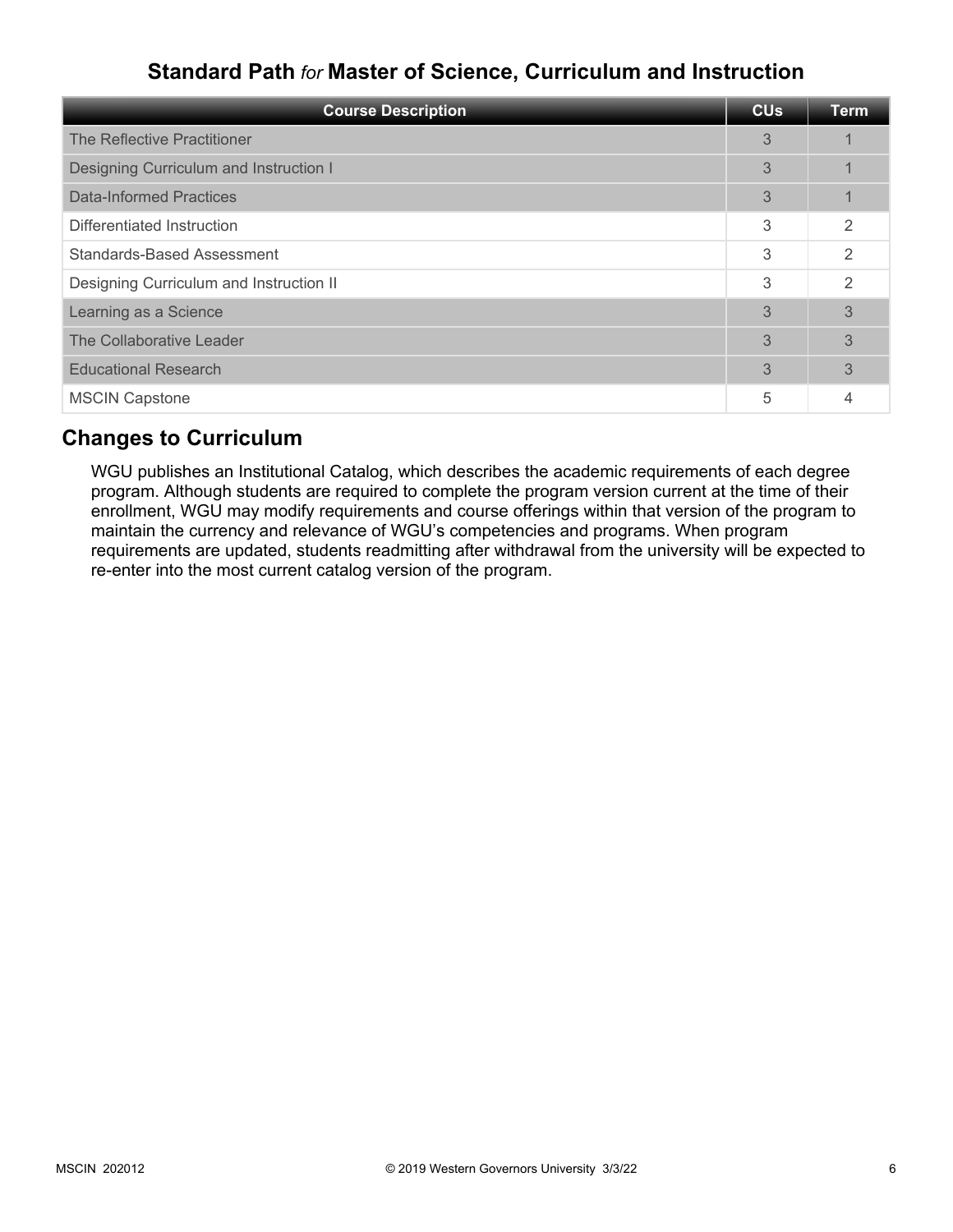# **Areas of Study** for **Master of Science, Curriculum and Instruction**

The following section includes the areas of study in the program, with their associated courses. Your specific learning resources and level of instructional support will vary based on the individual competencies you bring to the program and your confidence in developing the knowledge, skills, and abilities required in each area of the degree. The Degree Plan and learning resources are dynamic, so you need to review your Degree Plan and seek the advice of your mentor regarding the resources before you purchase them.

### **National Board Professional Teaching Standards Pathway**

#### **The Reflective Practitioner**

The Reflective Practitioner defines what reflective teaching is and how accomplished teachers reflect meaningfully on their pedagogical choices to improve their practice. During this course, candidates will examine their teaching to determine how they can more effectively plan, facilitate, and evaluate learning. Candidates will also develop a professional growth plan and incorporate evidence-based practices that support the achievement of their professional goals. There are no prerequisites for this course.

*This course covers the following competencies:*

- *Begin your course by discussing your course planning tool report with your instructor and creating your personalized course plan together.*
- *The graduate reflects on classroom practices to effectively analyze instruction and plan next steps to meet student learning needs.*
- *The graduate develops a professional growth plan that includes short- and long-term goals and actionable steps for achieving those goals to continually improve the graduate's teaching practice.*
- *The graduate incorporates evidence-based teaching practices learned through research and training to continue improving the graduate's practice and achieve professional goals.*

#### **Learning as a Science**

Learning as a Science examines how research from the field of learning sciences can be applied to improve teaching and learning. This course explains how teachers can create a sense of community by examining personal biases and establishing a culturally inclusive learning environment. The course also provides evidence-based strategies for improving motivation, increasing understanding and retention, and teaching social-emotional skills that students need to be successful socially and academically. There are no prerequisites for this course.

*This course covers the following competencies:*

- *Begin your course by discussing your course planning tool report with your instructor and creating your personalized course plan together.*
- *The graduate creates a supportive learning environment that fosters strong relationships and community.*
- *The graduate incorporates evidence-based strategies to improve student motivation.*
- *The graduate incorporates evidence-based strategies to increase understanding and knowledge retention.*
- *The graduate facilitates the development of social-emotional skills that students need to be successful socially and academically.*

#### **The Collaborative Leader**

The Collaborative Leader demonstrates strategies teacher leaders can use to collaborate with other professionals, families, and communities to build strong relationships and improve school effectiveness. This course examines models of collaboration and the benefits and challenges of collaboration. It also examines the characteristics of effective professional development and explains how to collaboratively design effective professional development opportunities for educators. Finally, this course demonstrates how accomplished teachers can build relationships with families and the community to create a positive learning experience for students. There are no prerequisites for this course.

*This course covers the following competencies:*

- *Begin your course by discussing your course planning tool report with your instructor and creating your personalized course plan together.*
- *The graduate collaborates with team members to address common instructional goals and improve teaching and*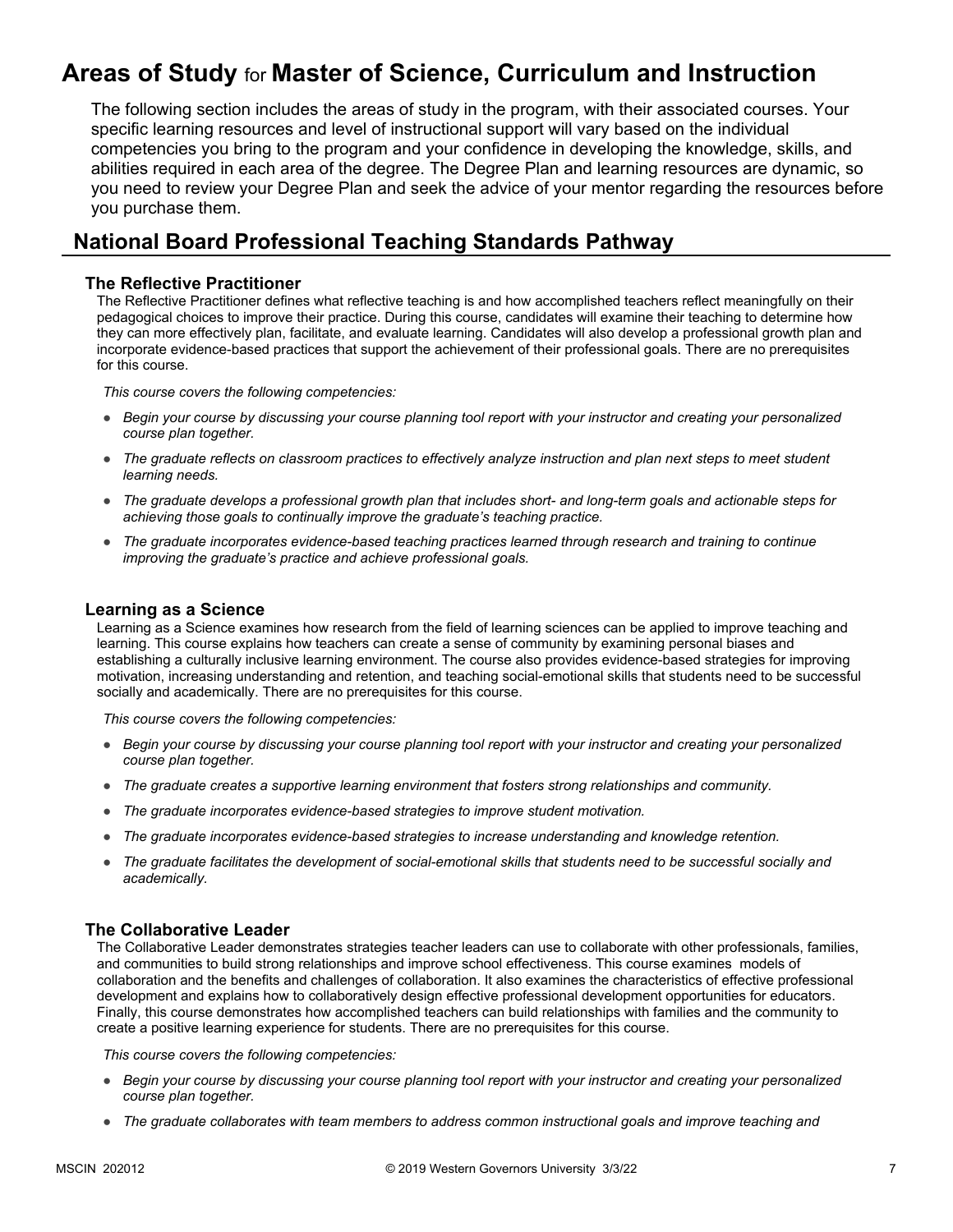*learning.*

- *The graduate plans professional development opportunities that address curricular or instructional needs to improve school effectiveness.*
- *The graduate collaborates with families and communities to enrich learning and build productive relationships.*

### **Curriculum and Instruction**

#### **Designing Curriculum and Instruction I**

Designing Curriculum and Instruction I examines the influence that specific theories, design principles, and evaluation models have on the quality and effectiveness of a curriculum. During the course, candidates will conduct a needs analysis in order to determine the content that students need. The course requires candidates to learn how to define the scope and sequence of a curriculum to ensure vertical and horizontal alignment. This course will also teach how to map curriculum to address any gaps or unnecessary duplication within and across grade levels. There are no prerequisites for this course.

*This course covers the following competencies:*

- *Begin your course by discussing your course planning tool report with your instructor and creating your personalized course plan together.*
- *The graduate conducts a needs analysis in order to identify the unmet needs of learners.*
- *The graduate applies theories, principles, and models in order to evaluate curriculum.*
- *The graduate evaluates the alignment of curriculum to relevant standards in order to identify gaps and avoid unnecessary duplication.*
- *The graduate maps curriculum to demonstrate how it aligns to standards and builds on previous knowledge, skills, and experiences.*

#### **Differentiated Instruction**

Differentiated Instruction examines how the classroom environment and students' readiness levels, interests, and learning profiles influence learning. K–12 educators taking this course will acquire a deep understanding of their students in order to differentiate their curriculum, instruction, and assessments in response to individual students' needs. This course will allow students to also learn how to effectively monitor and communicate students' progress toward standards and adjust their practice as needed to empower students and nurture their abilities and aptitudes. As a result of their learning in this course, K–12 teachers will be prepared to act as catalysts for differentiation within their schools and districts. There are no prerequisites for this course.

*This course covers the following competencies:*

- *Begin your course by discussing your course planning tool report with your instructor and creating your personalized course plan together.*
- *The graduate examines the role the teacher and the learning environment play in supporting differentiated instruction.*
- *The graduate analyzes students' readiness levels, interests, and learning profiles so the graduate can respond effectively to individual differences.*
- *The graduate modifies content, process, and product in order to deliver instruction that takes into account individual students' differences.*
- *The graduate plans how to track ongoing learner development in order to evaluate and report individual students' progress against standards.*

#### **Designing Curriculum and Instruction II**

Designing Curriculum and Instruction II examines commonly used curriculum and instructional models and demonstrates how they can be used during the design process to achieve curricular and instructional goals. This course demonstrates how to design curriculum and instruction that leverages digital tools to facilitate deep, authentic learning and provides strategies for ensuring successful curriculum implementation. Designing Curriculum and Instruction I is a prerequisite for this course.

*This course covers the following competencies:*

● *Begin your course by discussing your course planning tool report with your instructor and creating your personalized course plan together.*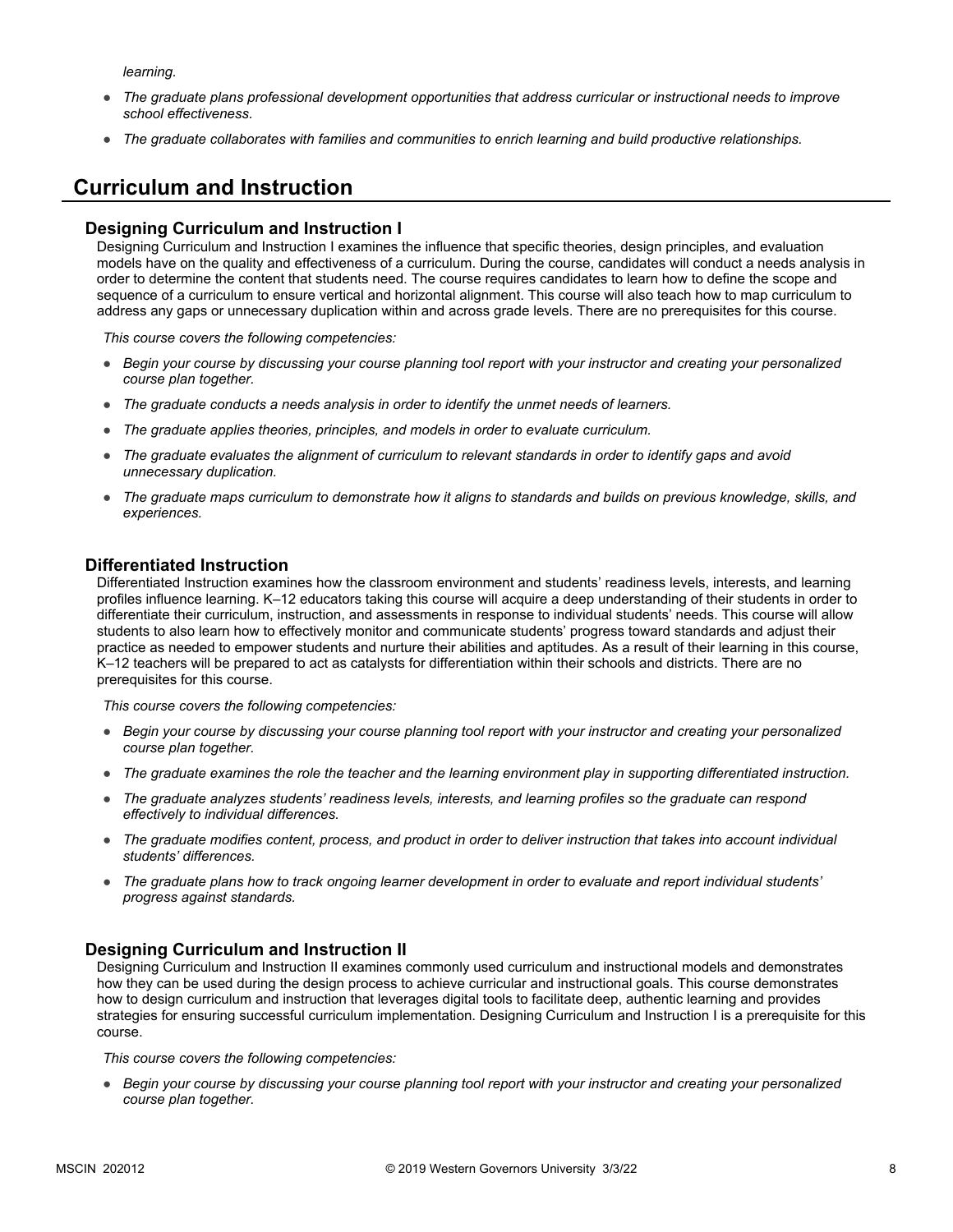- *The graduate applies curriculum models to inform the design process and achieve curricular goals.*
- *The graduate applies instructional models to design effective and engaging learning experiences*
- *The graduate designs authentic learning activities that leverage digital tools to maximize active, deep learning.*
- *The graduate develops strategies to support curriculum implementation.*

#### **Research**

#### **Data-Informed Practices**

Data-Informed Practices focuses on the development of data literacy skills. This course teaches candidates about the different types of data, the benefits and limitations of those data types, and how they can use data to identify and solve problems and inform decisions. The course also teaches candidates how to locate, collect, and analyze data from relevant and credible sources, and how to draw conclusions from data in order to drive continuous improvement. There are no prerequisites for this course.

*This course covers the following competencies:*

- *Begin your course by discussing your course planning tool report with your instructor and creating your personalized course plan together.*
- *The graduate identifies relevant types and credible sources of data required to solve an identified problem.*
- *The graduate selects appropriate methods for collecting and analyzing data to present conclusions and drive continuous improvement.*

#### **Educational Research**

Educational Research focuses on practical problem solving. This course teaches candidates to use scholarly literature and current research to inform their own practice. It also empowers candidates to recognize opportunities for improvement and engage in action research to systematically implement and evaluate changes. This course prepares candidates to conduct research for the capstone. Data-Informed Practices is a prerequisite for this course.

*This course covers the following competencies:*

- *Begin your course by discussing your course planning tool report with your instructor and creating your personalized course plan together.*
- *The graduate lays the foundation of a research project or study by identifying a topic, problem statement, the purpose of the investigation, anticipated obstacles, and ethical considerations.*
- *The graduate examines the credibility and relevancy of various sources to assess their usefulness in addressing an educational problem.*
- The graduate writes a literature review that identifies gaps in knowledge and unresolved problems that educational *research can address.*
- *The graduate determines methodologies and data analysis techniques in order to address a research problem.*

#### **MSCIN Capstone**

The Master of Science in Curriculum and Instruction Capstone is the culminating course of the degree. It unites content area knowledge with the completion of a research project or study. This course teaches candidates, under the guidance of program faculty, to apply their data literacy and research skills to topics related to curriculum and instruction and to their career goals. Projects for this course include action research or applied research through the necessary qualitative, quantitative, or mixed research methods. Prerequisites for this course include Data-Informed Practices and Educational Research, as well as all prescribed courses in the candidates' area of study. Additionally, students wishing to add the Capstone with fewer than eight weeks remaining in the term must receive permission from the Program Chair.

*This course covers the following competencies:*

- *The graduate produces a research proposal that satisfies applicable laws, policies, codes of ethics, professional standards, and appropriate Institutional Review Board (IRB) requirements to advance the learning of K–12 students.*
- *The graduate writes a scholarly literature review and research methodology chapters that align with the approved research proposal after gaining Institutional Review Board (IRB) approval.*
- *The graduate writes the results and conclusions chapters to align with the approved research proposal after collecting and analyzing the data for the research project or study.*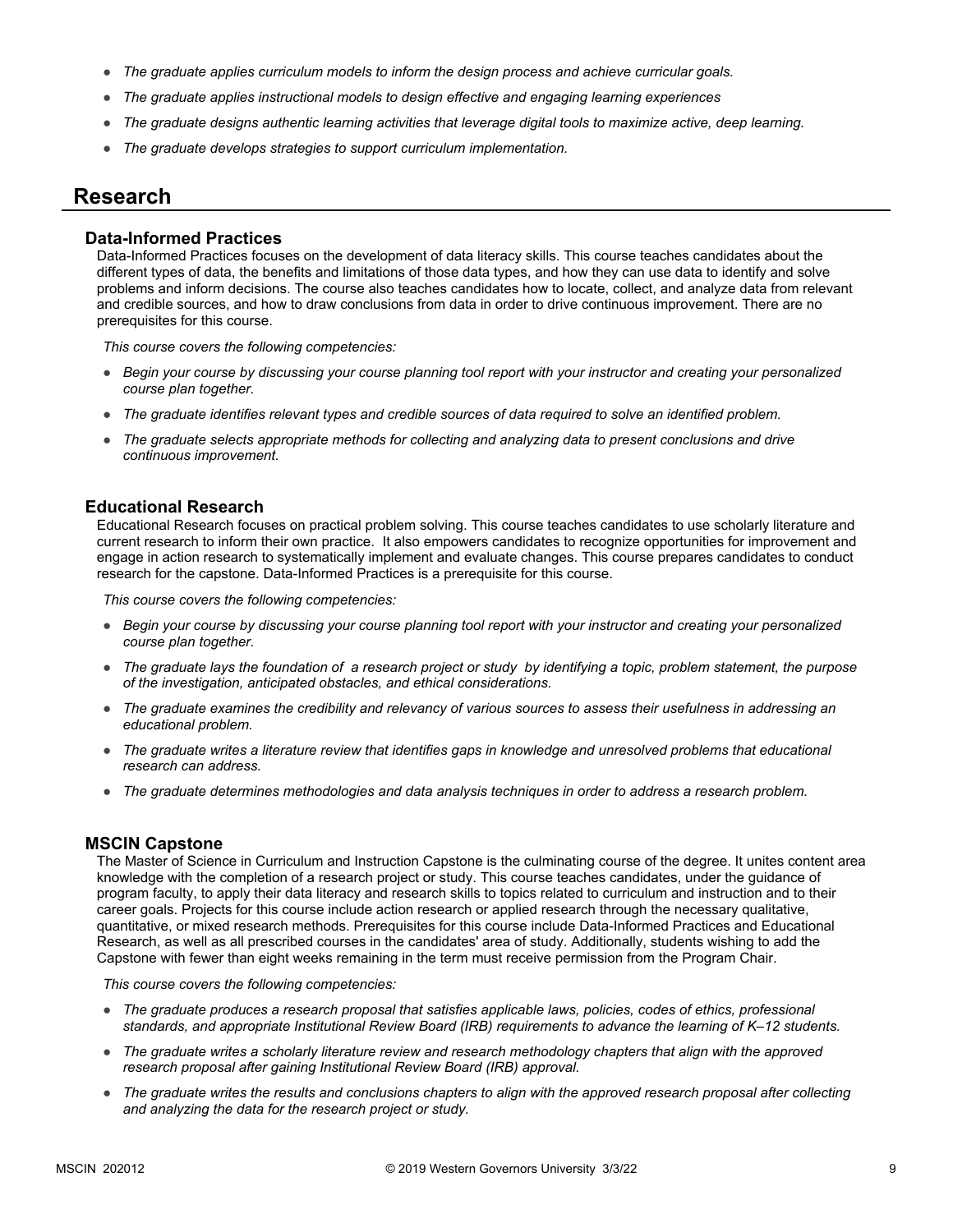● *The graduate presents a completed capstone supported by a narrated multimedia presentation that could potentially contribute to knowledge in the field of curriculum and instruction.*

#### **Assessment**

#### **Standards-Based Assessment**

Standards-Based Assessment teaches candidates how to unpack academic standards to determine the essential learnings within the standards that should be assessed. This course teaches candidates how to determine, based on academic standards, which topics should be assessed and how to use proficiency statements to create and score standards-based assessments. This course also prepares candidates to analyze assessment data and develop a holistic assessment system for a specific subject and grade level. Differentiated Instruction is a prerequisite for this course.

*This course covers the following competencies:*

- *Begin your course by discussing your course planning tool report with your instructor and creating your personalized course plan together.*
- *The graduate unpacks academic standards to determine the knowledge and skills that must be assessed for a given subject and grade level.*
- *The graduate designs assessments that measure how well students have mastered specific knowledge and skills described in local, state, or national learning standards.*
- *The graduate analyzes assessment data to draw conclusions about students' progress and address any gaps in learning.*
- *The graduate develops an assessment system that outlines when and how teachers will measure student progress toward learning goals.*